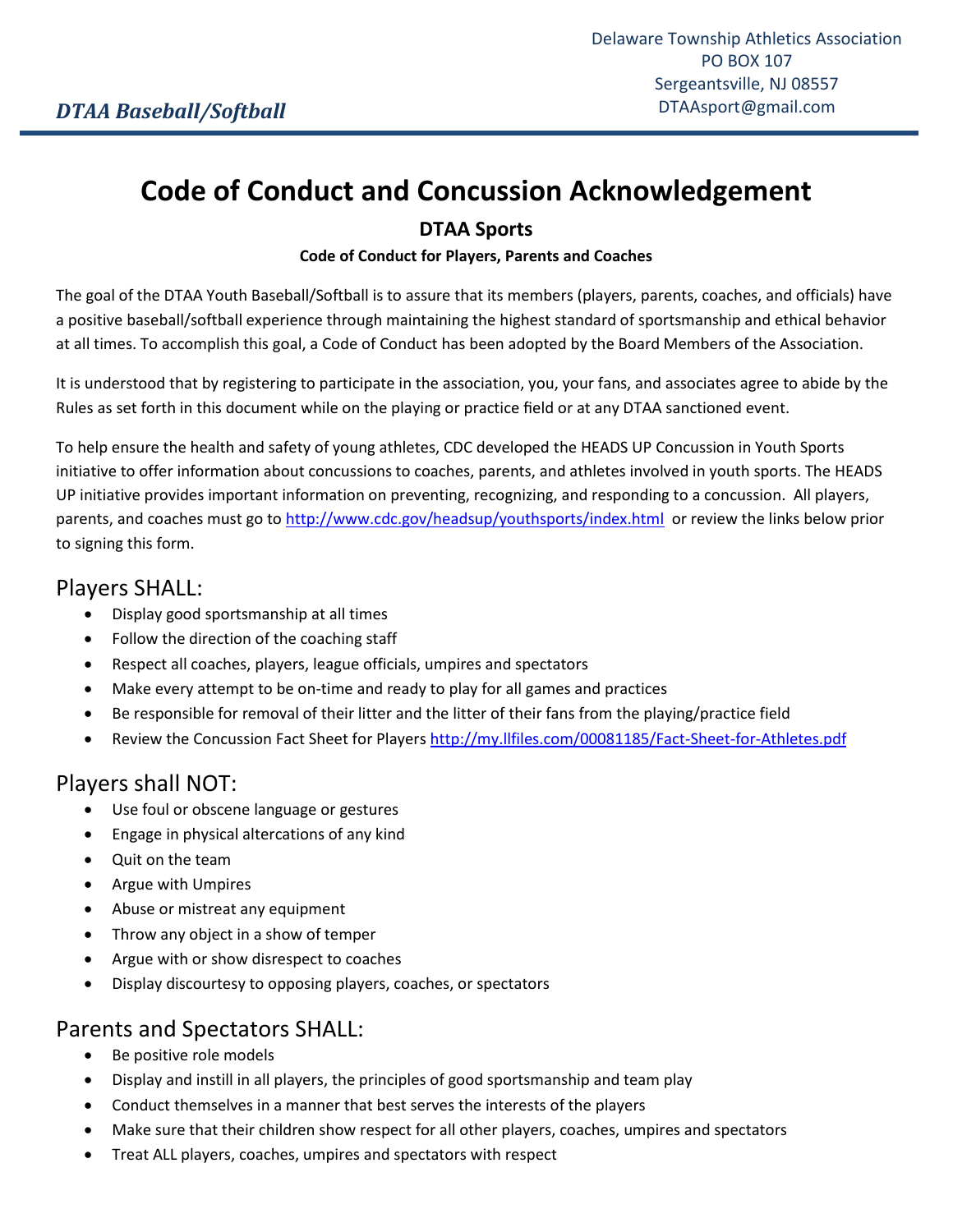# *DTAA Baseball/Softball*

- Comply with the decisions of the Association
- Support the rules, regulations and bylaws established and endorsed by the Association
- Be respectful of the officials umpiring the games
- Be drug and alcohol free while at any DTAA youth baseball/softball event
- Make an attempt to have your child on-time and ready to play for games and practices or communicate with the coach when not possible
- Review the Concussion Fact Sheet for Parents<http://my.llfiles.com/00081185/Fact-Sheet-for-Parents.pdf>

## Parents and Spectators SHALL NOT:

- Use foul or obscene language or gestures
- Engage in physical altercations of any kind
- Argue balls/ strikes or abuse umpires in any way
- Throw any object in a show of temper or disgust
- Argue with or show disrespect to coaches, players, or other parents
- Abuse any substances
- Display discourtesy to opposing players, coaches, or spectators

All Coaches must remain unconditionally supportive of the DTAA commitment to the ideals of good sportsmanship, team play, honesty, loyalty, courage, and respect for authority and others. The coaches shall remain sensitive to the physical and emotional well-being of the players on their team AND the players on the opposing team.

## Coaches SHALL:

- Be positive role models on and off the field
- Instill in their players the principles of good sportsmanship and team play
- At all times enforce the Code of Conduct as it applies to self, players, and spectators
- Conduct themselves on and off the field in a manner that best serves the interests of the players and the Association
- Honor commitment to each and every player on the team to teach the game of baseball/softball to the best of their ability. This commitment demands that the coach be: knowledgeable about the game (skills training, rules, etc.), fair in their assessment and ability and assignment of field positions
- Be fully prepared for practices and games
- Ensure that in winning or losing, the utmost in respect and good sportsmanship is displayed
- Endeavor to share training skills with other coaches
- Treat ALL players, parents, spectators, coaches, and Association Officials with respect
- Provide instruction in a manner that is constructive and supportive
- Continue the opportunity for player instruction throughout the season by holding practices on game bye days, off-nights or weekends
- Comply with the decisions of DTAA officials and observe all rules, policies, procedures established by the Association or affiliated League
- Be responsible for the care and well-being of players and DTAA equipment entrusted to their care
- Be drug and alcohol free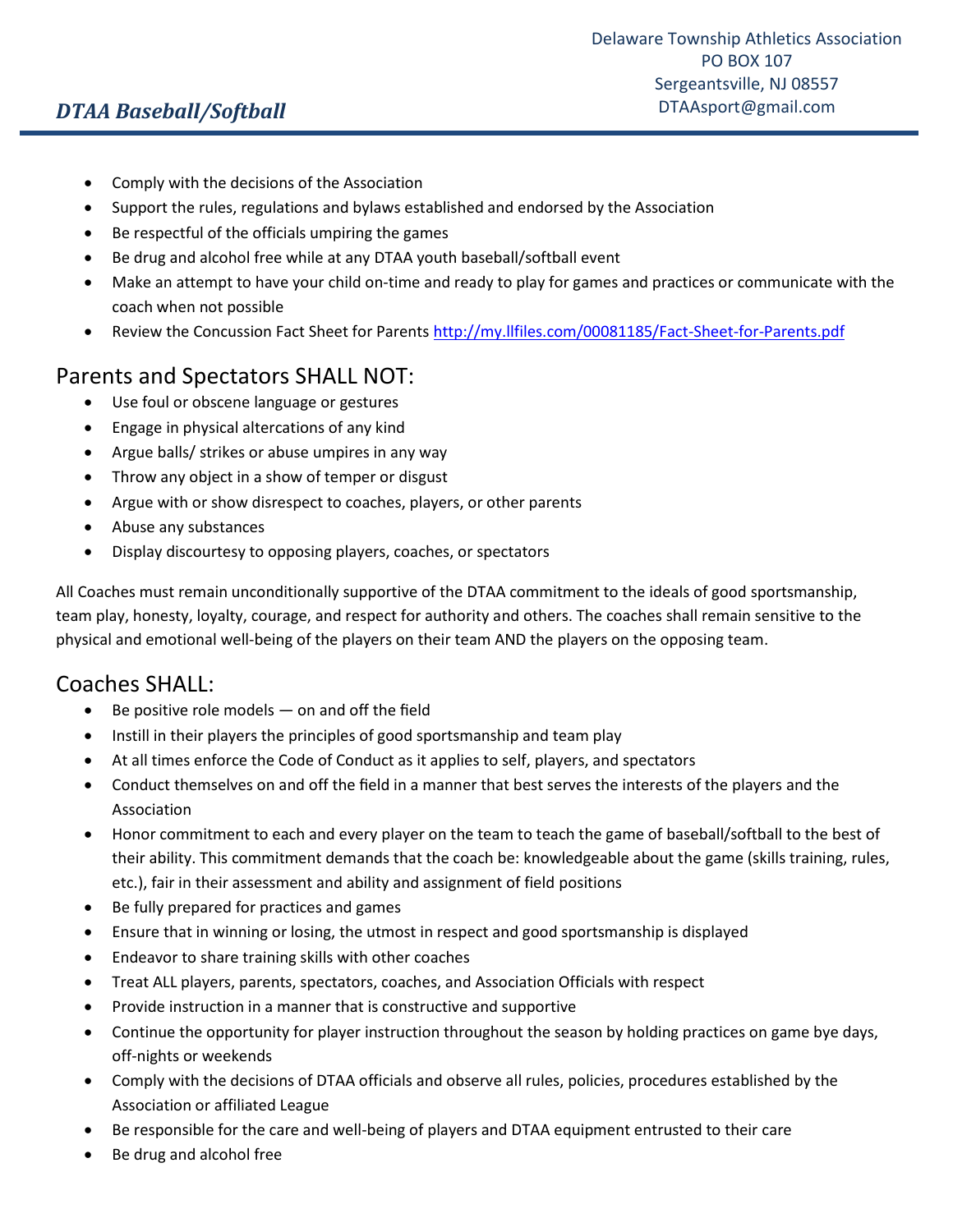## *DTAA Baseball/Softball*

Review the Concussion Fact Sheet for Coache[s http://my.llfiles.com/00081185/Fact-Sheet-for-Coaches.pdf](http://my.llfiles.com/00081185/Fact-Sheet-for-Coaches.pdf)

#### Coaches SHALL NOT:

- Tolerate behavior from players, coaches, or spectators that endanger the health and well-being of a child
- Use foul or obscene language or gestures
- Engage in physical altercations of any kind
- Argue with umpires
- Abuse or mistreat DTAA equipment
- Throw any object in a show of temper
- Argue with or show disrespect to any coaches, players or spectators
- Display discourtesy to opposing players, coaches, or spectators
- Intentionally lie to or mislead a game official to gain an advantage
- Instruct a player to hit a batter or base runner with a thrown ball
- Instruct a player to spike or otherwise attempt to injure another player
- Use drugs or alcohol prior to or at an Association event

#### **Conduct deemed detrimental to the DTAA will be considered a violation of the Code of Conduct. It is the responsibility of the players, coaches, parents, umpires to enforce the Code of Conduct by informing the Board Members and President in writing, of any questionable conduct.**

In the event of a report of a Code of Conduct violation to an Association official, the Board Members shall investigate the complaint and take appropriate action, including a written response to the reporting party at the conclusion of the investigation and review. All written reports of Code of Conduct violations shall be investigated and responded to within a reasonable time frame of the complaint.

Violations of the Code of Conduct will result in disciplinary action from the league, including, but not limited to, censure, suspension, revocation of Association privileges, suspension of travel activities, or ejection from the Association. The Board Members shall be responsible for investigating and enforcing the Association rules, including the Code of Conduct, bylaws, and constitution. DTAA reserves the right to suspend/relieve any coach of their duties prior to the Code of Conduct review by Board Members.

# **Code of Conduct Rules Specific to Player/Coach ejection**

If a player, head coach, or assistant coach is ejected from a game, the umpire and ejected party will communicate to the board members or President via email why there was an ejection. The ejected party shall NOT be allowed to participate in ANY games until the Board Members have met to conduct a review of the ejection.

The Board Members shall interview the ejected party, along with the umpire who executed the ejection, allowing each to present their side. Based upon the findings of the board members, a vote shall be taken to determine if there shall be a suspension.

#### **Recommended lengths of suspensions shall be as follows:**

- $\bullet$  Ejected from one game  $-1$  game suspension
- $\bullet$  Ejected from second games  $-$  3 game suspension